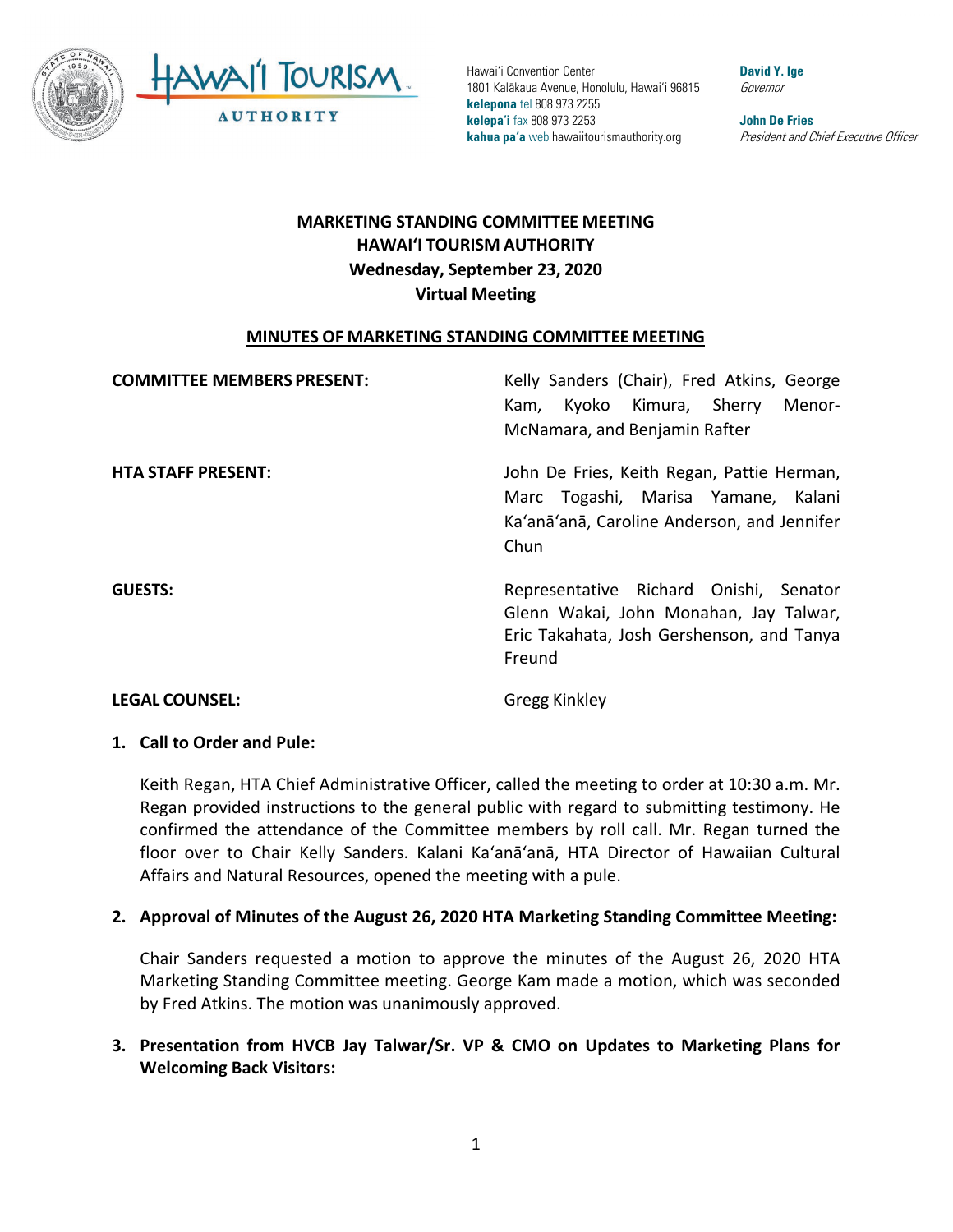

 Chair Sanders recognized Jay Talwar of HVCB to present an update on market insights and HVCB's marketing plan. Mr. Talwar reported that traveler sentiment remains low, and few are willing to travel before April 2021. He noted however that there are positive indicators as to the level of traveler comfort with a pre-test program. He added that resident sentiment has shifted with the state of the economy and the high levels of unemployment.

 Mr. Talwar reported that the purpose of the messaging strategy is to attract visitors who brand integrity and avoid pricing down the destination. Mr. Talwar discussed the Reopening coverage. Mr. Talwar noted that the messaging will encourage visitors to experience Hawai'i shared in-room and in-flight. He then played the It's Time sample video that will be will leave Hawai'i better than when they arrived. He noted that the strategy will maintain Communications Plan flow chart. He highlighted that HVCB needs to develop the strategy to communicate this messaging to residents. He said HVCB will continue its outreach to regional and national media platforms, focus on Over-the-Top media and social media, and make virtual media blitzes. Mr. Talwar said HVCB's hotel and airline partners will be sharing the Kuleana messaging about how to respect Hawai'i's cultures and communities in-room and in-flight. He said the reopening date has received a significant amount of news on a deeper level while following safe practices. He added that HVCB's messaging will refrain from using the word "reopening." He played the Kuleana sample video that will be advertised in the major markets.

 national airline carriers and hotel brands, are excited about the opportunity because it will be unique in the marketplace. He explained that HVCB's industry partners will bring in Mr. Talwar discussed the Mālama Hawai'i Program. He shared that the purpose of the program is to invite visitors to stay open, connected, mindful, safe, and to perpetuate the beauty of the destination. He noted that HTA and HVCB have worked with an alliance of private industry partners, including major hotels and airlines, and volunteer organizations, to offer an extra night's stay at no additional charge if visitors engage in a voluntourism activity. He added that the vision is for repeat travelers to work shoulder-to-shoulder with residents. Mr. Talwar said HVCB has developed social media messaging and is working with their ambassadors to prepare content. He noted that their industry partners, including influencers and develop amazing itineraries for them. He noted that their efforts will be supplemented by HVCB's digital media outreach and paid media in Los Angeles, San Francisco, Seattle, and Portland.

Sherry Menor-McNamara noted that small businesses are hurting and waiting for the visitor industry to resume. She asked if there are efforts or media campaigns to encourage visitors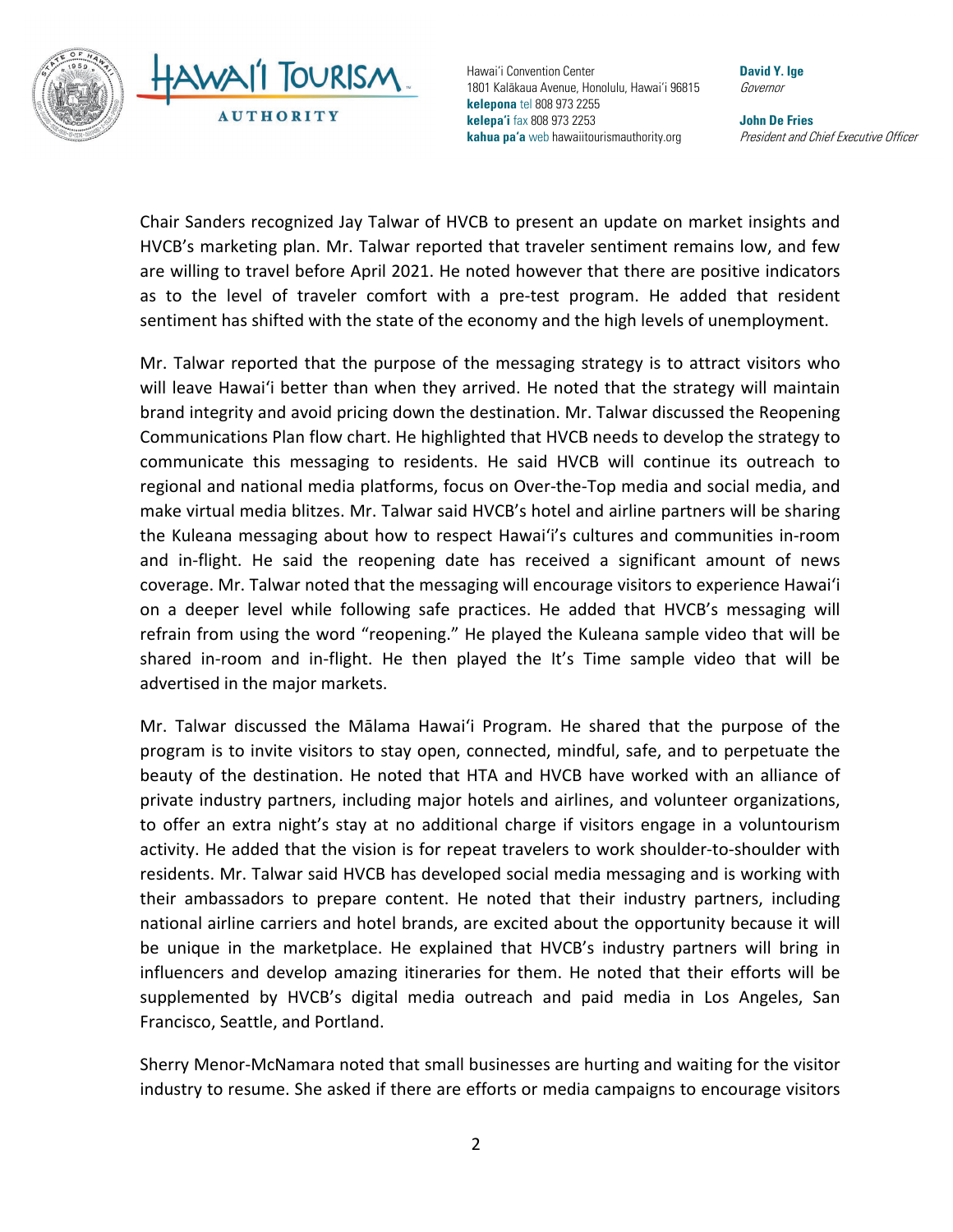

 to support local businesses, local restaurants, and the local economy. Mr. Talwar responded that HVCB does not have a separate strategy plan focusing on that. He noted however that the type of visitor the media campaign attracts will be invested in purchasing goods and services from local establishments. Kyoko Kimura said Maui County has several programs to support local businesses.

 quarantine with a negative pre-test." He noted that is a long phrase, and HVCB's creative Ms. Kimura asked what word HVCB will use if it will not use "reopening." Mr. Talwar responded that they are currently using: "Welcoming visitors back without a 14-day team is working on new verbiage. Ms. Kimura asked if HVCB is still providing screening services at the airports. Mr. Talwar responded in the negative and added that screening at the airports has transitioned to a digital platform managed by the State.

 of some places like CVS not pre-testing children under a certain age. Mr. Talwar responded John De Fries, HTA President & CEO, asked how the media campaign will address the issue that the State's policy has been evolving over the past few days with alternate testing being developed that may be more appropriate for children. John Monahan of HVCB replied that there has been movement on the minimum age with regard to certain pre-tests.

 sample is representative of the resident population and is not specific to the visitor committed to the reopening. Mr. Talwar responded that HVCB has put together this media plan with the funds they have. He noted that the plan thus far has been all earned media, available. He added that the airlines are saying that demand is picking up post-Mr. Atkins noted that resident sentiment is better than a month or two ago. He asked if the survey included non-tourism industry workers. Mr. Talwar responded that the survey industry. Mr. Atkins asked what percentage of HVCB's remaining budget has been which is not dollar intensive. He said that when Hawai'i reopens, HVCB will put more money into the market. He added that HVCB does not want to fight the election cycle with their budget. He said HVCB will wait until after the election and see what the market is like. Mr. Monahan added that HVCB is seeking additional avenues of funding. Mr. Atkins asked if the national airline carriers have given any indication when flights will resume to the neighbor islands. Mr. Talwar responded that the airlines have been asking how many rooms will be announcement, but it is sliding into next year.

 Pattie Herman, HTA Vice President of Marketing & Product Development, said Costco is bookings for Maui and the second highest for Oʻahu and Hawai'i Island. taking reservations for Hawai'i effective November 13th, with the highest number of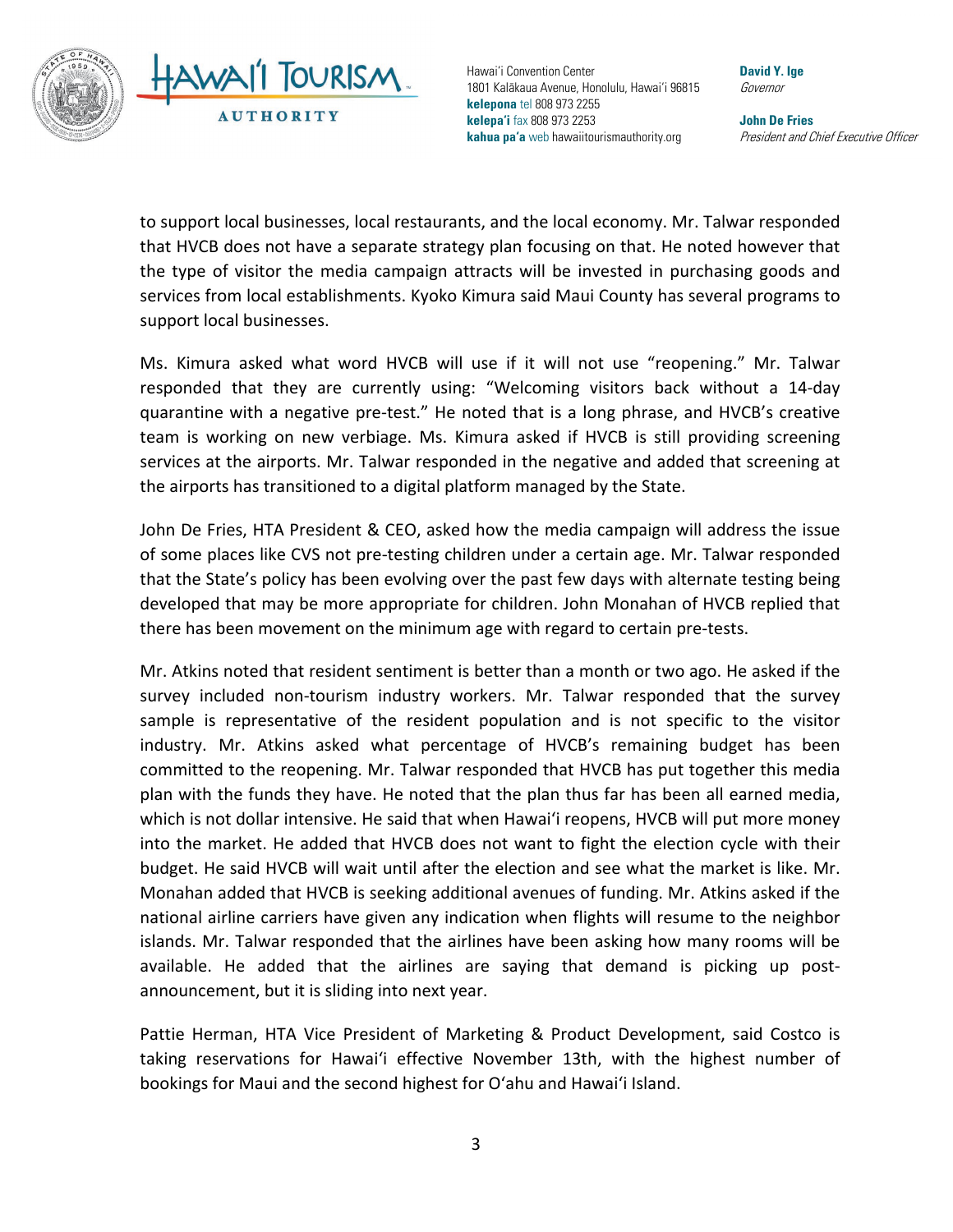

Ms. Menor-McNamara asked if there is a communication plan for the specific orders and safety procedures for each county. Mr. Monahan responded that HTA has an extensive list of communications, and HVCB will send it out to its members. He noted that HVCB does not communicate that to the general public. Mr. Talwar replied there is a link on the HVCB website. Mr. Monahan said the HVCB website has a chart with relevant information for each county and in-bound flights will have a list of significant facts. Chair Sanders added that from a hotel perspective, the individual properties can also send this information to guests.

Chair Sanders invited the public to provide testimony, and there was none.

## **4. Presentation from HTJ by Eric Takahata/Managing Director on Overall Recovery Updates and Welcoming Back Visitors:**

 on market insights and HTJ's marketing plan. Mr. Takahata reported that a new traveler sentiment survey will be completed by the end of the month. He noted that the new Japanese Prime Minister Yoshihide Suga will succeed Prime Minister Shinzo Abe. He added Chair Sanders recognized Eric Takahata of Hawai'i Tourism Japan (HTJ) to present an update that Japan is handling the pandemic well and has the COVID-19 situation mostly under control.

 but that is dependent on the reopening officially taking place. He added that the State Mr. Takahata reported that the recovery plan is on schedule. He said Phase One was mostly communication. He said Phase Two is engagement, which has also included working with the Japanese media because the Japanese media is tuned in to what is happening in Hawai'i. He noted that the recovery campaign will kick into high gear during Phase Three, needs to make an official proclamation that it will accept the COVID-19 pre-tests approved by the Japanese government.

Mr. Takahata reported that HTJ continues to translate and provide up-to-date COVID-19 information updates to its partners in Japan. He noted that HTJ continues to engage with the Japanese market, and the Hawai'i at Home platform has been extremely successful. The platform offers coloring books, cooking lessons, and Hawaiian music, and provides the Japanese market with the opportunity to stream Hawai'i content all day. Mr. Takahata said they remain engaged with the travel trade through education programs, and the Aloha Program Webinar continues to thrive. He added that HTJ is engaged with its local partners like the Bishop Museum, 'Iolani Palace, Polynesian Voyaging Society, and Mālama Pono. He noted that HTJ is in the process of creating a COVID-19 microsite for Japanese travelers with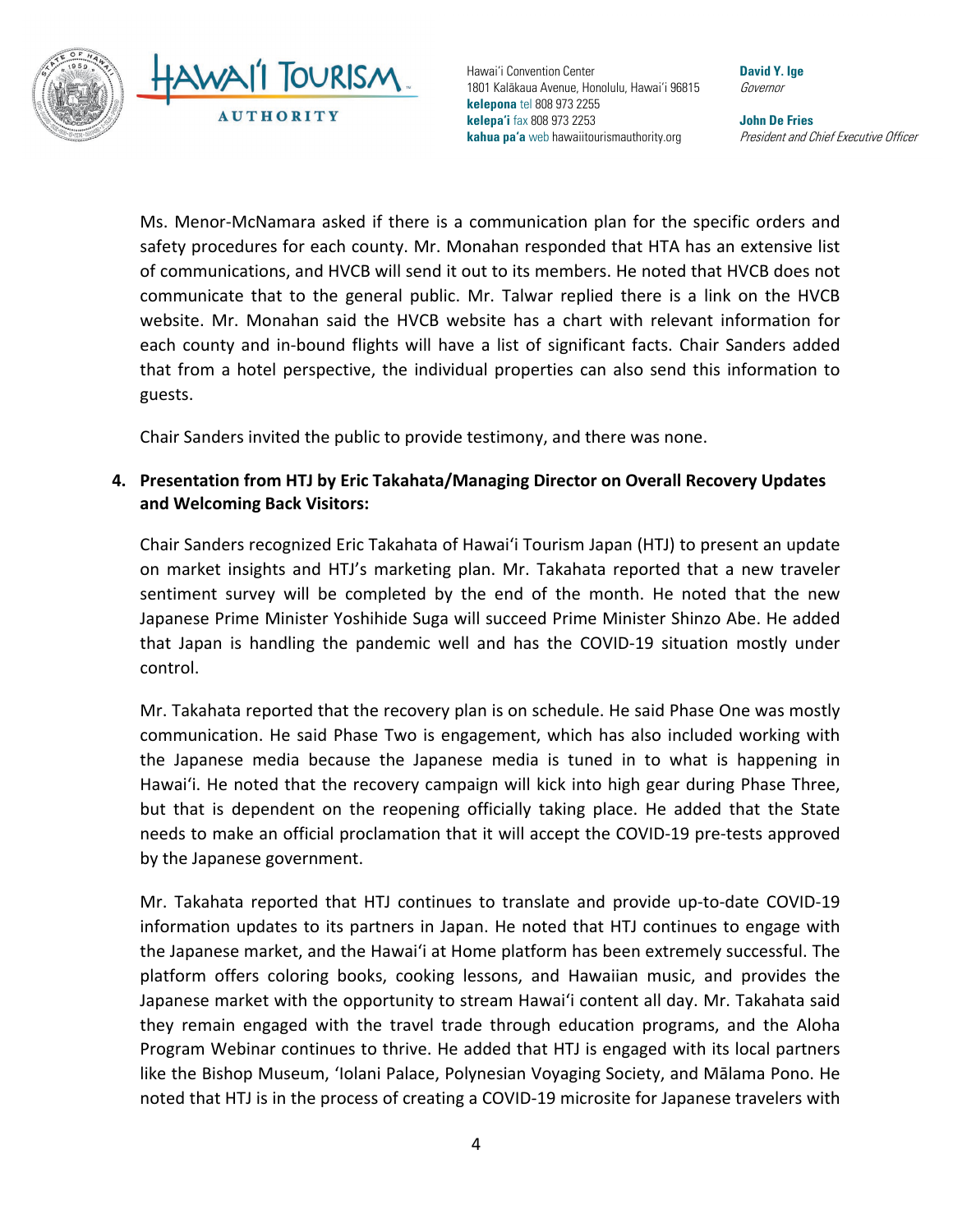



 gravitate to messages from heads-of-state. Mr. Takahata said they are almost at the final cut for the safety protocol video, and it will be completed within the next week or so. He added that HTJ is working with ANA, JAL, and Hawaiian Airlines to have the video shared in- flight. He then shared the full-cut of the safety protocol video. Mr. Takahata reported that all the necessary information. He added that other destinations have had live websites for a month or two. Mr. Takahata said HTJ's site will hopefully be live by mid-October and will include messages from Governor David Ige and Mr. De Fries. He noted that Japanese people noted that the safety protocol video will be edited and cut for different media platforms. He HTJ will host the Online Japan Summit and Hawai'i Seminar for the travel trade in early 2021, which will have over 1,000 attendees. He added that HTJ will host the Virtual Hawai'i Expo, which is a consumer event with an anticipated 50,000 attendees. He said the expo will be the first of its kind and free to participate.

 HTJ's airline partners. He noted that the video will be played in-flight on JAL, ANA, and video will be made available to 175 satellite offices across Japan to share with their Chair Sanders asked how the safety video is being shared with the general public in Japan. Mr. Takahata responded that it will be shared through digital platforms, social media, and Hawaiian Airlines flights and may have a dedicated in-flight channel. He added that the potential customers.

 companies in the safety protocol video. Mr. Takahata responded that they wanted to Ms. Menor-McNamara thanked Mr. Takahata for including small businesses and local include as many local partners as they could.

 Acid (NAT) tests. He anticipated that the Japanese NAT tests will be accepted for the Hawai'i added that JTB and HIS are contracting with Japanese labs to perform testing before the Ms. Kimura asked for clarification on whether the State will accept Japan-approved COVID-19 pre-tests. Mr. Takahata responded that Japan has approved thirteen different Nucleic pre-test program and has requested an official proclamation from the Department of Health (DOH). He noted that NAT tests are becoming more readily available in Japan. Mr. Takahata customer comes to Hawai'i.

 tournaments in 2021 are preparing to continue as planned with no fans. Mr. De Fries shared that the PGA has done an excellent job with its safety protocols, and Gov. Ige has made the DOH available to support the PGA. As a result, all three golf

 Representative Richard Onishi asked about the status of Hawai'i residents traveling to Japan. Mr. Takahata responded that the Japanese government does not believe the United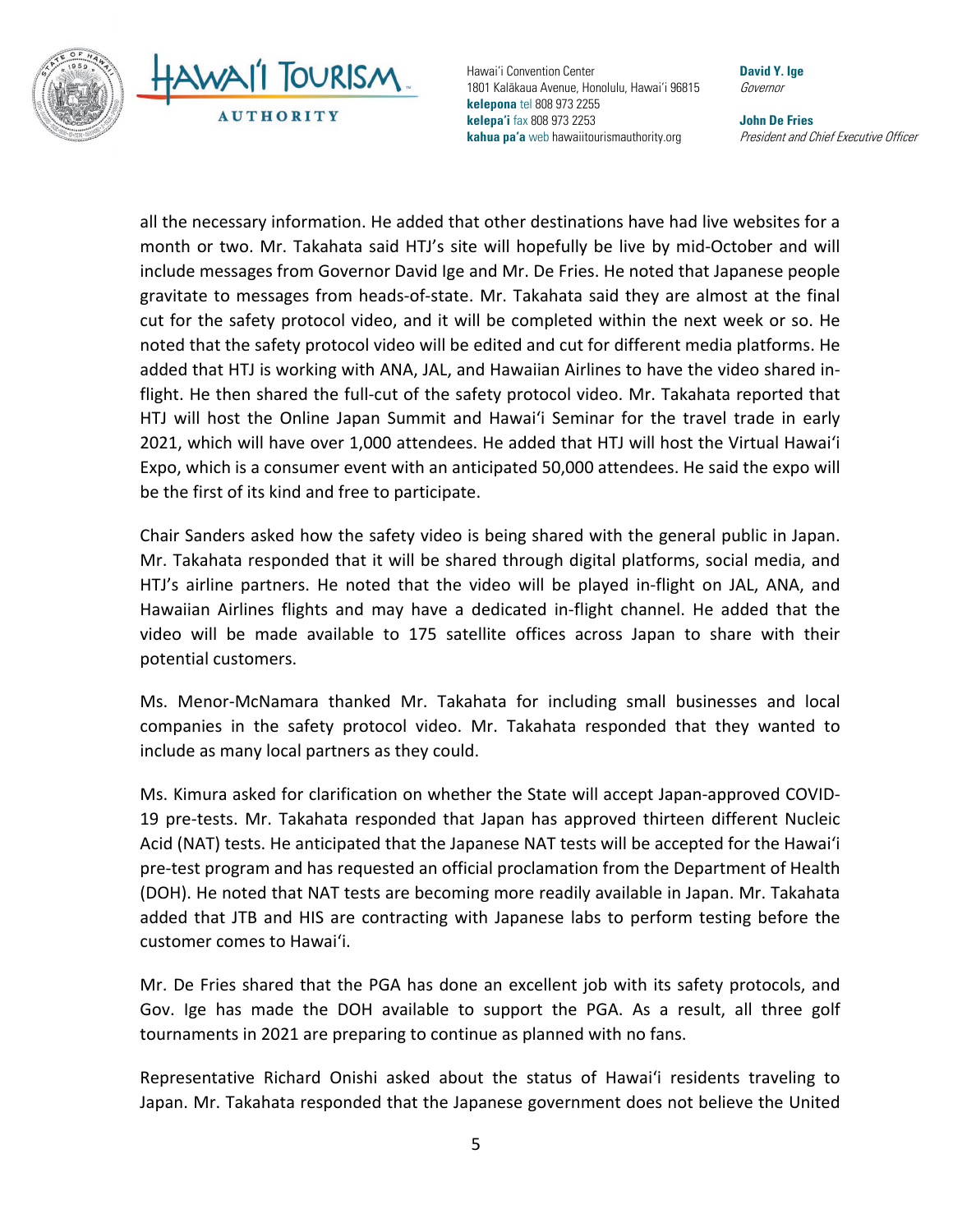

 States has the COVID-19 situation under control. He said Japan is not permitting U.S. residents to enter Japan. He explained that there were discussions this summer about understands that Hawai'i is in a better condition than the U.S. Mainland. Mr. Takahata establishing a travel corridor between Hawai'i and Japan. He said the Japanese government noted that it was a complicated issue carving out a special exemption for Hawai'i and talks have stalled.

Chair Sanders invited the public to provide testimony, and there was none.

## **5. Presentation from Travelzoo Josh Gershenson/Head of Business Development and Tanya Freund/Senior Sales Manager on How They Target High-end Travelers:**

 Travelzoo. He said Travelzoo is mostly comprised of affluent members with 54% having over Chair Sanders recognized Josh Gershenson and Tanya Freund of Travelzoo to present on how Travelzoo targets high-end travelers. Mr. Gershenson provided a background of \$100,000 in household income. He noted that these affluent travelers are the most resilient and will be the first to resume long-haul travel. He added that Hawai'i has remained a popular destination amongst Travelzoo's affluent membership because of its pristine reputation.

 term because the safety standards are more defined than in AirBnb's or other short term they have discovered that campaigns inspiring luxury travel have been more successful than Ms. Freund said most of its members are likely to stay at chain and major hotels in the near rentals. She added that their members know what to expect from the brands they love. Ms. Freund said their campaigns are meant to create the intent to travel. She explained that those for discounted travel because their members feel like they are receiving a special experience. Ms. Freund said Travelzoo members are not put off by high price points and more often upsell themselves. She noted that their members have not been heavily affected by the COVID-19 economic situation and rather have more discretionary income to spend on high-end experiences. Ms. Freund said a Travelzoo campaign would emphasize quality over price and echoed Mr. Talwar's desire to not price down the destination.

Mr. Kam invited the public to provide testimony, and there was none.

## **6. Update from Kalani Ka'anā'anā on Surfing & Canoe Paddling Advisory Group Regarding the Discussion of Adding One Board Member on the Advisory Committee:**

 Canoe Paddling Advisory Group. Mr. Ka'anā'anā said the committee needs to leverage new Mr. Kam recognized Mr. Ka'anā'anā to provide an update with regard to the Surfing and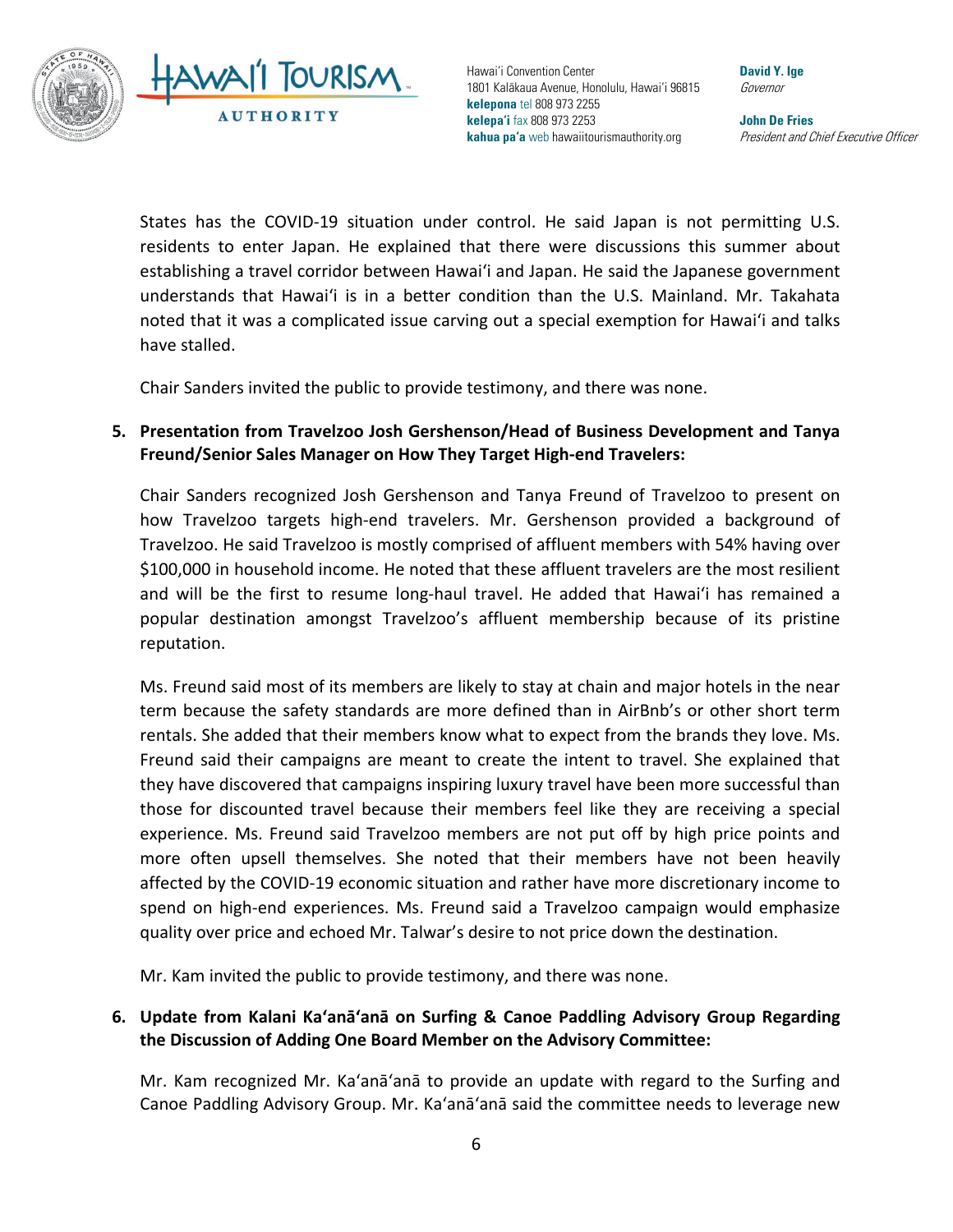

 technologies, platforms, and organizations to promote surfing and canoe paddling. He alignment with the 5-Year Strategic plan and HTA's Four Pillars. Mr. Ka'anā'anā explained that the committee's work will promote human and environmental health, celebrate noted that the Kahua (foundation) of the committee's work will be environment, culture, community, education, safety, and infrastructure. He added that the committee is in Hawai'i's connection to the sport and the ocean, develop the ability to be an environmentally-aligned economic driver, create development opportunities for established and related industries, emphasize social and economic benefits, make recommendations of support for related initiatives, projects, programs and contracts, and raise public awareness for historical and cultural significance.

 Mr. Ka'anā'anā recognized the budgetary limitations and said the committee will leverage partnerships that do not cost money like with Mālama Pono. He added that the committee would work with the USA Surf Team, work to showcase the history of the sports in a and sports are statistically the number one reason why avid traveler visit Hawai'i, and museum setting, and support volunteer groups that clean beaches. He noted that activities Hawai'i visitors are more than twice as likely to engage in water sports.

 committee will have either nine or thirteen seats. He noted that the effort to make it Mr. Atkins asked about the make-up of the committee given its cross-sectional work. Mr. Ka'anā'anā responded that he has been talking to a number of community leaders, and the statewide is taking longer than anticipated.

Mr. De Fries encouraged generational representation on the committee because there are youth leaders in the sports.

Mr. Takahata said this is something needed for the Japan market because there is a large community of surfers in Japan and because the Olympics will be hosted in Japan.

 Rep. Onishi asked if there are estimated budgets for either nine or thirteen members. Mr. volunteers with no compensation. Ka'anā'anā responded in the negative and explained the committee would be comprised of

Mr. Kam invited the public to provide testimony, and there was none.

## **7. Adjournment:**

The meeting adjourned at 12:14 p.m.

Respectfully submitted,